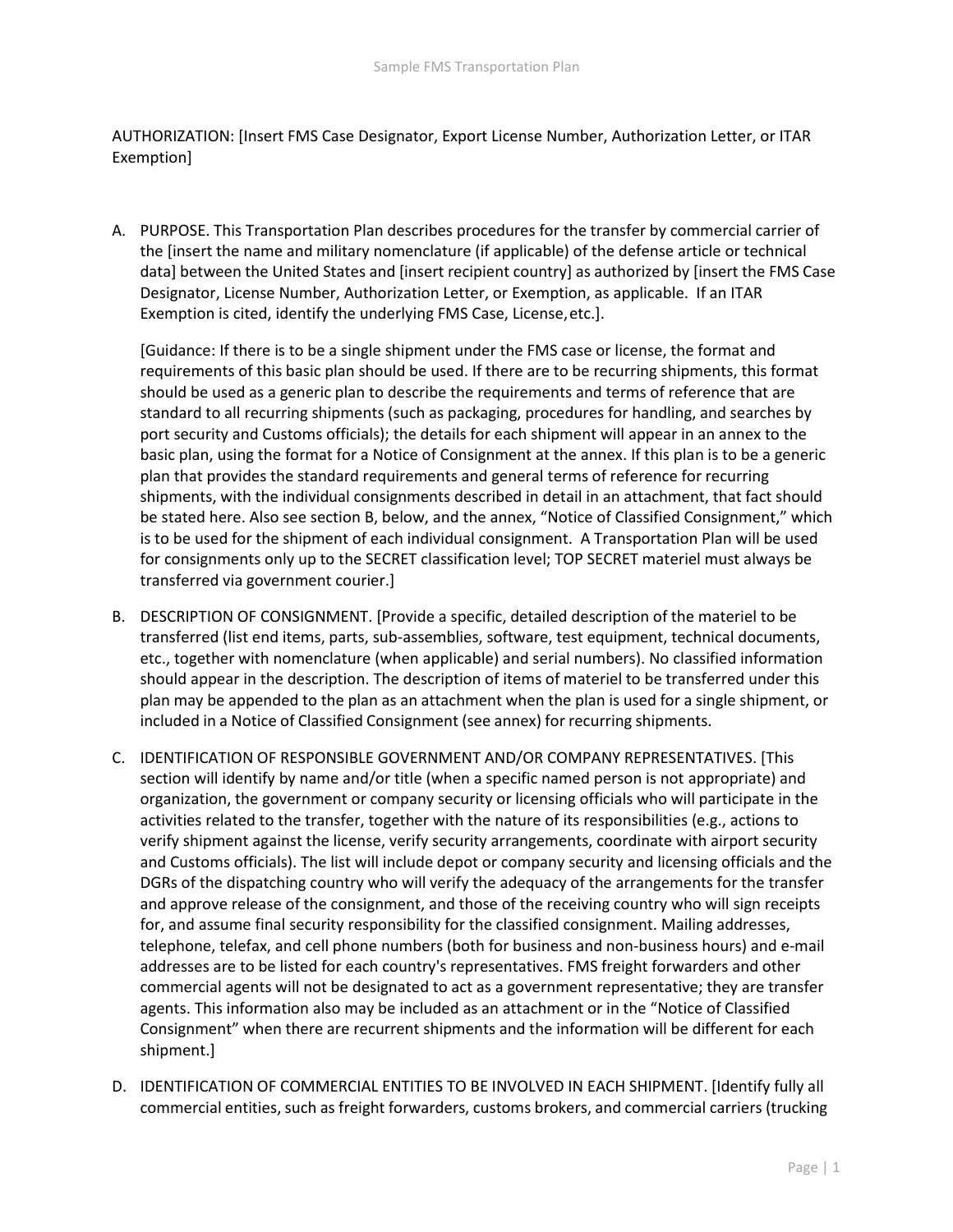companies, airlines, surface ships, etc.), including DTS-contracted carriers, that will be involved. Include the level of facility security clearance and storage capability of each entity's facility. For each listed entity, include names of points of contact and their alternates and addresses, telephone, telefax, and cell phone numbers (for business and non-business hours), e-mail addresses, and the specific functions that named persons will perform (a position may be identified when it is not appropriate to cite a person by name). This information must include the name of the captain of the aircraft or vessel or other on-board representative who has been briefed on the shipment and is to provide assistance. If there will be recurring shipments and the information will vary for each shipment, the details will be placed in the "Notice of Classified Consignment".]

- E. PACKAGING THE CONSIGNMENT. [Fully describe how the materiel is to be packaged. Packaging requirements will conform to the national security rules of the dispatching organization. The requirements for dispatch documents, inventories, seals, receipts, storage, and security containers will be explained. Any unique requirement of the sending and receiving governments also should be stated. When there are to be recurrent shipments and the details would be different; the specific requirements will be placed in the Notice of Consignment.]
- F. ROUTING OF THE CONSIGNMENT. [Briefly identify in the basic paragraph the route to be taken, including the point of origin (e.g., identity of a military depot, contractor facility), any locations other than the destination where there will be stops or layovers, or the transfer of custody will occur, (e.g. names and addresses of freight forwarder facilities, ports, railheads, airports, airline terminal), and the final destination. Then describe the specific activities at each individual location for which handling and/or security oversight arrangements must be undertaken (e.g., the movement of a shipment from a Constant Surveillance Service truck to the hold of an aircraft), as indicated in subparagraphs 1 through 5, below. The establishment of these arrangements will require advance coordination between the shipper and airline or surface transport officials, and local security officials (e.g., airport and airline security and Customs) at the point of origin, at stops or layovers, and transfer points, and similar coordination at the destination by officials of the receiving government. The courier or escort must be provided with a written description of the arrangements that have been made, to include the identities of the points of contact and alternates (see Section G, below), and the courier's or escort's responsibilities for each occurrence (e.g., observing the loading or unloading of a shipment to ensure maintenance of security). Also describe any special security arrangements that will be required because of the unique nature of a transfer, stop or layover, or processing point (e.g., an airport freight terminal or port receiving station), and the specific duties of persons who will be responsible for each action. For example, if a programmed layover is required, arrangements must be made for security storage of the consignment; this might entail arrangements with local government officials. Contingency stopover locations must be anticipated and arrangements made for such situations (e.g., an unexpected landing in a third country). Provide the specific information described below regarding the specific activities that are necessary at each location that is listed. For recurring shipments, any information that is different for a specific shipment may appear in the "Notice of Classified Consignment" for each shipment.
	- 1. Procedures and responsibility for notifying the DGRs and the carrier and port security officials, and Customs in each country of the arrangements and schedule for the shipment (e.g., date, time, carrier, flight number, port).
	- 2. Procedures and responsibility for verifying and overseeing the loading and sealing/locking the consignments on the carrier. Describe procedures at the loading points and any transfer points, to include verifying tally records, surveillance responsibilities, and witnessing of the counting and loading arrangements.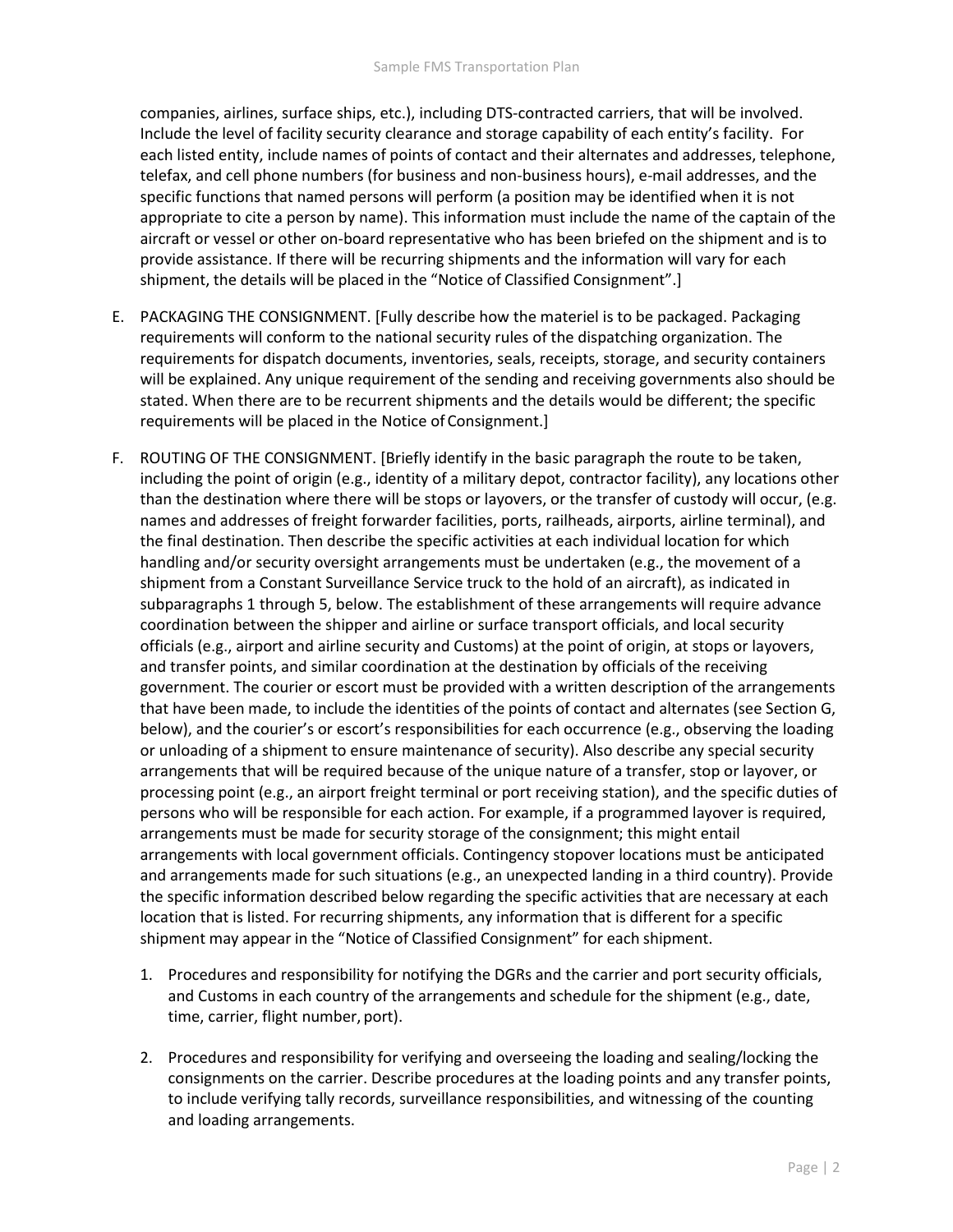- 3. Procedures for arranging accessibility by the courier to the consignment en route (e.g., layovers, stops, diversions), such as priority disembarking from an aircraft at a stop. These procedures must be arranged in coordination with any freight forwarder/transfer agent and port andcarrier security authorities.
- 4. Procedures for unloading at the destination, to include identification of a pre-arranged representative of the dispatching government in country who will provide assistance (if applicable) and the recipient's DGR, and procedures for change of custody, and receipt arrangements. If there are to be shipments to various locations and/or the arrangements are to be different for each shipment, this section may be very brief and the "Notice of Classified Consignment" annex will be used for the details.
- 5. Emergency communication procedures. List telephone, telefax, and cell phone numbers (for business and non-business hours) and email addresses for dispatching and recipient government points of contact to be notified at each location (including stopovers) in the event of emergency. For recurring shipments, this information will be placed in the "Notice of Classified Consignment" annex.]
- G. COURIERS/ESCORTS. [This section will describe the procedures for the use of couriers or escorts from the point of origin to the ultimate destination. When couriers or escorts are to be used, they must be identified by name and title, organization, and passport number and/or other secondary identification, and include the identity of a dispatching company or government official who may be contacted to verify the identity of the courier/escort. Documentation required by or to be provided to the courier or escort will be described here. The section will include procedures for ensuring that the courier or escort is aware of the rules necessary to comply with Customs and security requirements. Provide in this section the procedures for handling Customs searches, and identify points of contact and alternates (the names and telephone, telefax and cell phone numbers (for business and non-business hours) and email addresses of government officials who may be called upon for assistance, together with the identity of the Customs and port security officials with whom prior arrangements have beenmade).]

[Guidance: A courier (term used for a person who is carrying the materiel in his or her possession) or escort (term used for a person who is responsible for overseeing the security of material that is shipped as freight and stowed in the carrier) must accompany the consignment unless the commercial carrier possesses a Facility Security Clearance and agrees in the contract to provide a courier or escort who has the necessary personnel security clearance. Couriers and escorts may not be third-party persons (i.e., contract couriers). They must be cleared at the classification level of the materiel to be shipped and be briefed on their security responsibilities. Briefings of couriers or escorts will be tailored to the mode of transfer (e.g. commercial air, ships, truck, rail). The courier must be provided the identity, by name, of the specific person who is designated as the receiving government's DGR, as well as the means by which such person will be identified (e.g., a specified type of picture identification card). Each courier or escort will be issued a "Courier Certificate" and will be provided a list of possible secure storage locations and points of contact and emergency phone numbers (for business and non-business hours). The Courier Certificate and security responsibility briefings from Multinational Industrial Security Working Group (MISWG) Document No. 1, "Arrangements for the International Hand Carriage of Classified Documents, Equipment and/or Components," both contained in the International Programs Security Requirements